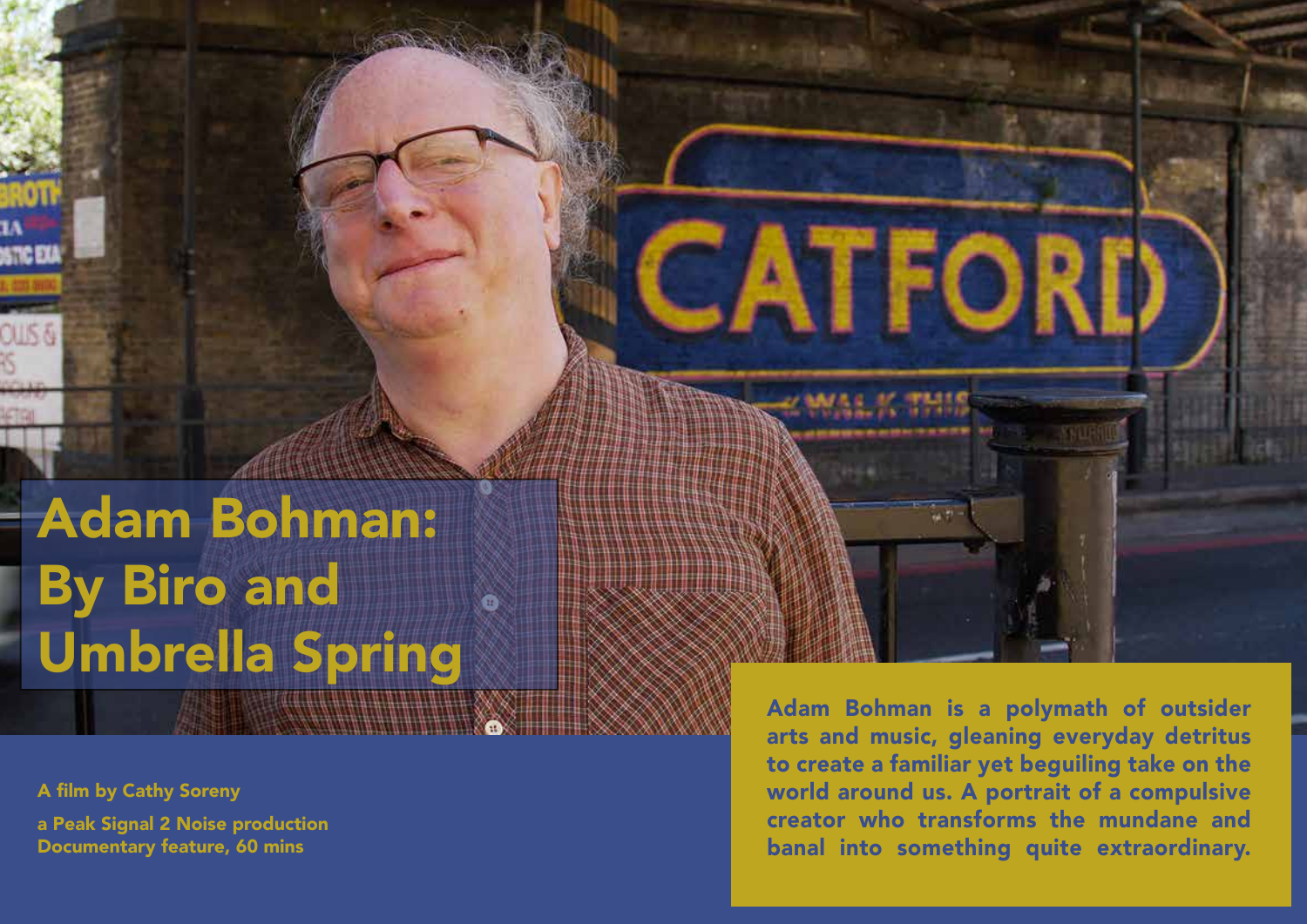# Film synopsis

Since childhood, Adam has been invariably fascinated by the details and nuances of the most prosaic everyday things. The more expendable, pedestrian and disregarded the better. Anything that hints at a new purpose is slipped into his dependable shopping bag, and joins the throng of objects spilling out of every available space in his cozy cluttered flat in Catford. Here is where Adam masterminds his manifold wonders - day in, day out. Epic improvised music performances conjured from umbrella springs, letter racks, lightbulbs and violin bows. Momentous spoken word pieces invoked from takeaway menus and instruction leaflets. Kaleidoscopic collages diligently forged from tin can labels, newspapers and biro ink.





Continually Adam records a narrative on daily life upon his trusty cassette tape dictaphone, his singular observations and descriptions paint a rich picture of what appeals to him most. Many hundreds of tapes from this thirty-year-plus habit have been posted globally to his friends and collaborators. As the real life inspiration for Gilderoy, the central character in Peter Strickland's Berberian Sound Studio, Adam is an under-recognized and particular sort of national treasure.

Spend a day in his company, as he genially guides us through his habitual combing of the streets and charity shops of Catford, concocts collages at his kitchen table, and finds drama in the signage of Lewisham hospital. Eavesdrop on his multitudinous reflections upon his creative predilections, and become wonderfully enmeshed in the richly woven web of his creative processes.